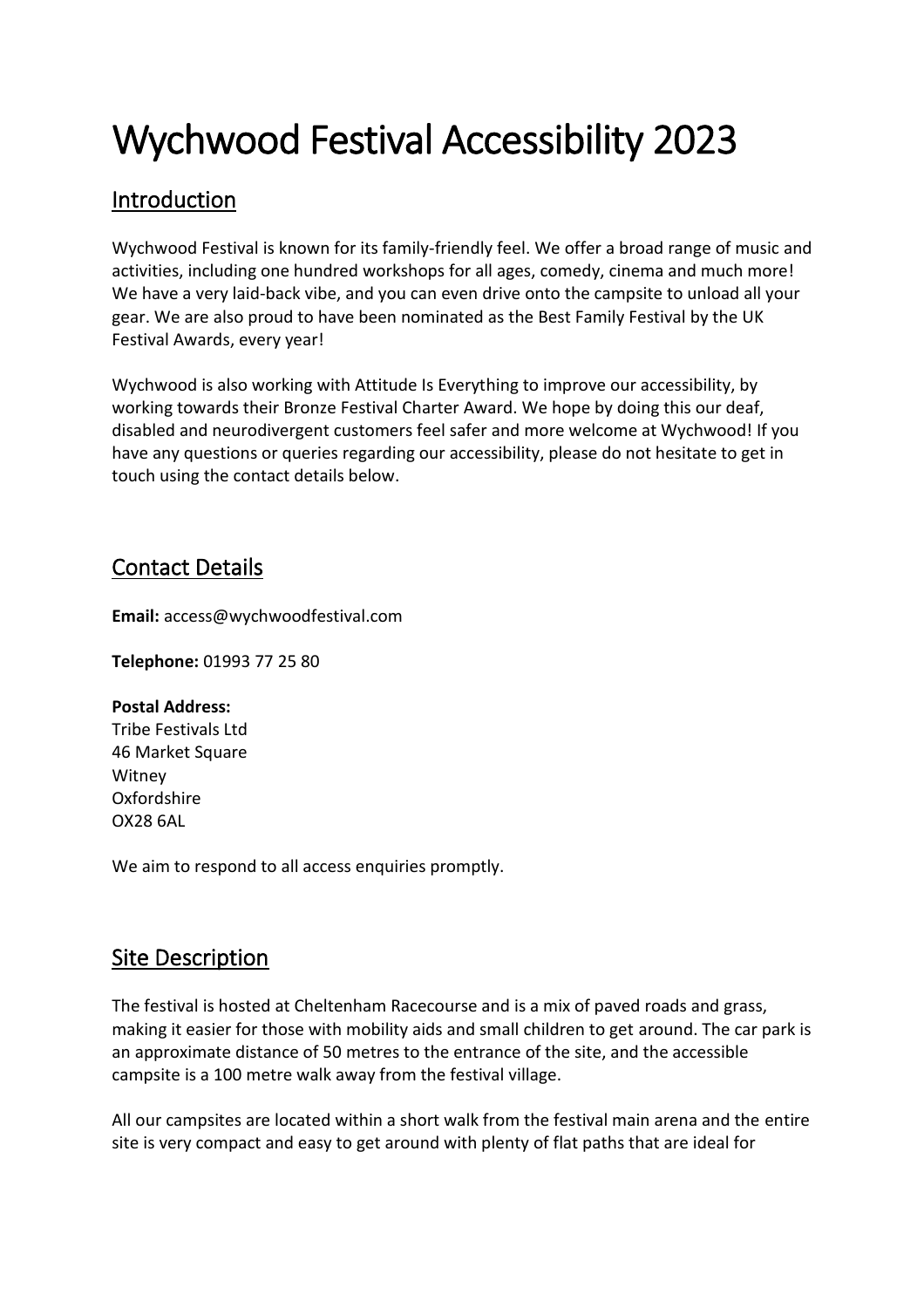wheelchairs and buggies. The Access Campsite is situated on grass with hard standing pathways to the festival village.

On site, the maximum walking distance from the two furthest points at the festival is approximately 200 metres.

There are five stages, and five workshop areas on site, all located within the festival village. There are also accessible toilet facilities throughout the site, including at the accessible campsite.

## Potential Impact of Weather:

It is important to be aware that during inclement weather, such as rain, some parts of the site may become muddy, water-logged, dusty, or slippery, which may be difficult to navigate around. We recommend you bring sensible footwear.

# Bookable Access Facilities

#### Accessible Tickets:

In response to customer feedback, we have changed our accessible ticketing policy for 2023. Customers are now able to apply for weekend and/or day tickets under the concession rate, with the option to request a free personal assistant or companion ticket using an online form, after having purchased their ticket. Please note, customers will need to provide evidence for this. Learn more about the application process in the 'How to Apply' section.

#### Accessible Campsite:

The accessible campsite is situated the closest to the main arena, at 100 metres, and is reserved for Accessible tickets holders only. In the accessible campsite there is a mix of standard and accessible toilets and showers. There is no Mobiloo on site, and no running water within our toilet cubicles. However, there is running water at the sinks next to the toilet blocks.

**Please note:** When booking your accessible weekend ticket, make sure to check whether you have selected a ticket 'with camping' or 'without camping.' We are only able to provide accessible camping facilities to those who have booked an accessible 'weekend with camping' ticket.

# How To Apply

#### Accessible Tickets:

1. Purchase your tickets for Wychwood Festival via our Booking Platform: [www.wychwoodfestival.com/buy-tickets](http://www.wychwoodfestival.com/buy-tickets) . **If you are applying for our PA Ticket**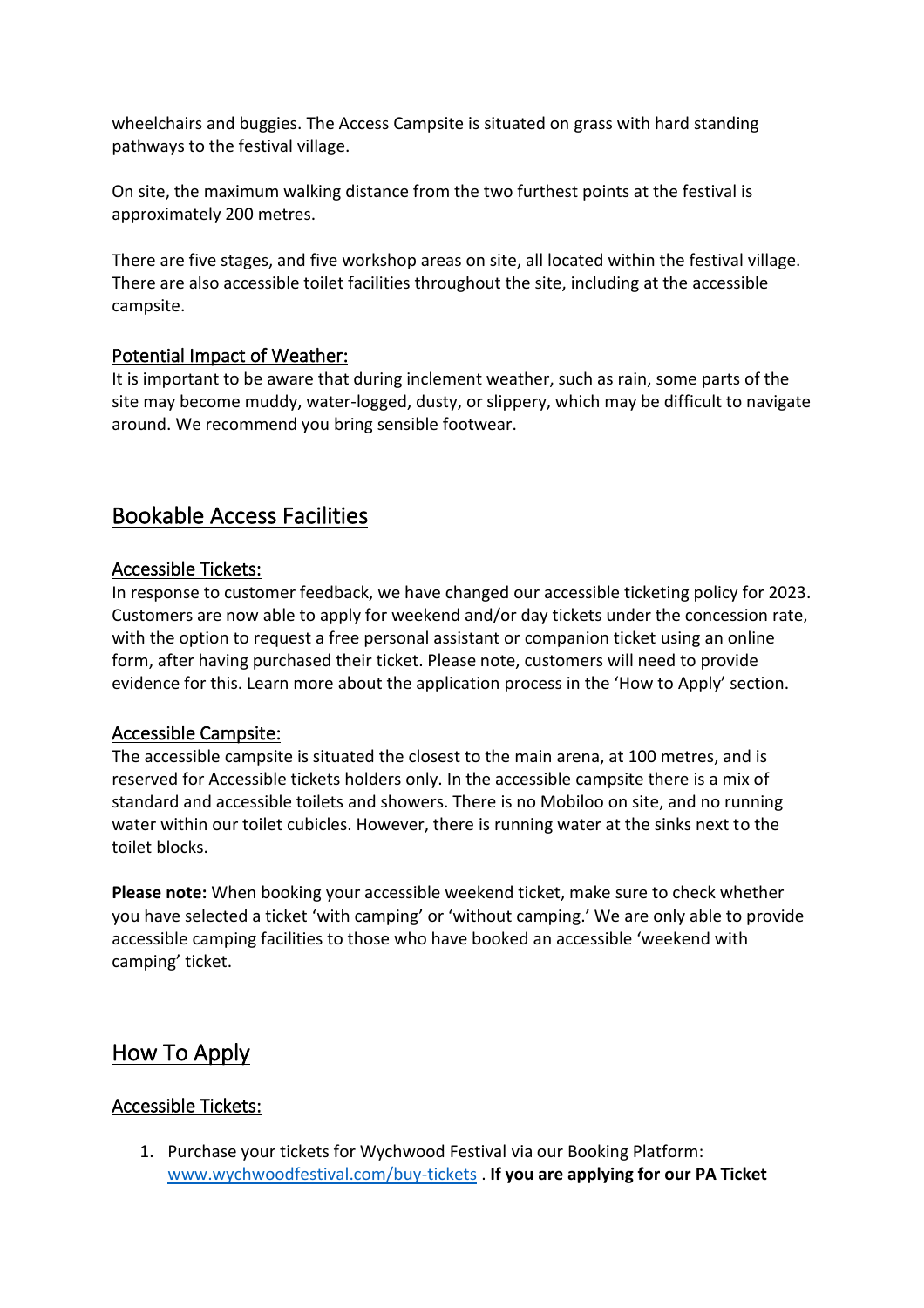#### **Scheme, please DO NOT purchase a ticket for the person acting as your PA. This will be applied upon a successful application.**

- 2. Once you have purchased your ticket, please complete our Access Request Form: <https://form.jotform.com/221592740506353> *To do this, you will need your booking reference and a digital copy of your supporting evidence.*
- 3. Once submitted, we will endeavour to respond within 5 working days to confirm the status of your request.
- 4. If your request has been accepted, you will receive a confirmation email from the Access Team.
- 5. 2 weeks before the festival we will send you an Access Information Pack which will have all the information you require about our accessible facilities.

Please make sure that you submit your application before **FRIDAY 5TH MAY 2023**.

#### Accessible Car Parking Space:

In order to reserve an accessible car parking space on site, please submit a copy of your valid blue badge.

## Submitting Supporting Documents:

As part of your request for accessible facilities, we require a scan or digital photo of one of the following pieces of evidence:

- Both sides of your Blue Badge, in date for the festival duration.
- Confirmation letter showing receipt of the mobility component of PIP or DLA dated within the last 12 months.
- Document of registration as severely sight impaired (blind).
- Recognised Assistance Dog ID card
- Valid Access Card
- A letter from a Doctor or Medical Professional outlining your requirement for accessible facilities dated within the past 12 months.

Please feel free to block-out any personal or confidential information on your supporting evidence.

**Please note:** All customers wanting to purchase an accessible ticket will need to provide supporting evidence. This can be submitted online via our Access Request Form: <https://form.jotform.com/221592740506353>

## Additional Information:

We operate on a case by case basis as we appreciate that everyone has different access requirements, and we want everyone to have a great time at Wychwood Festival.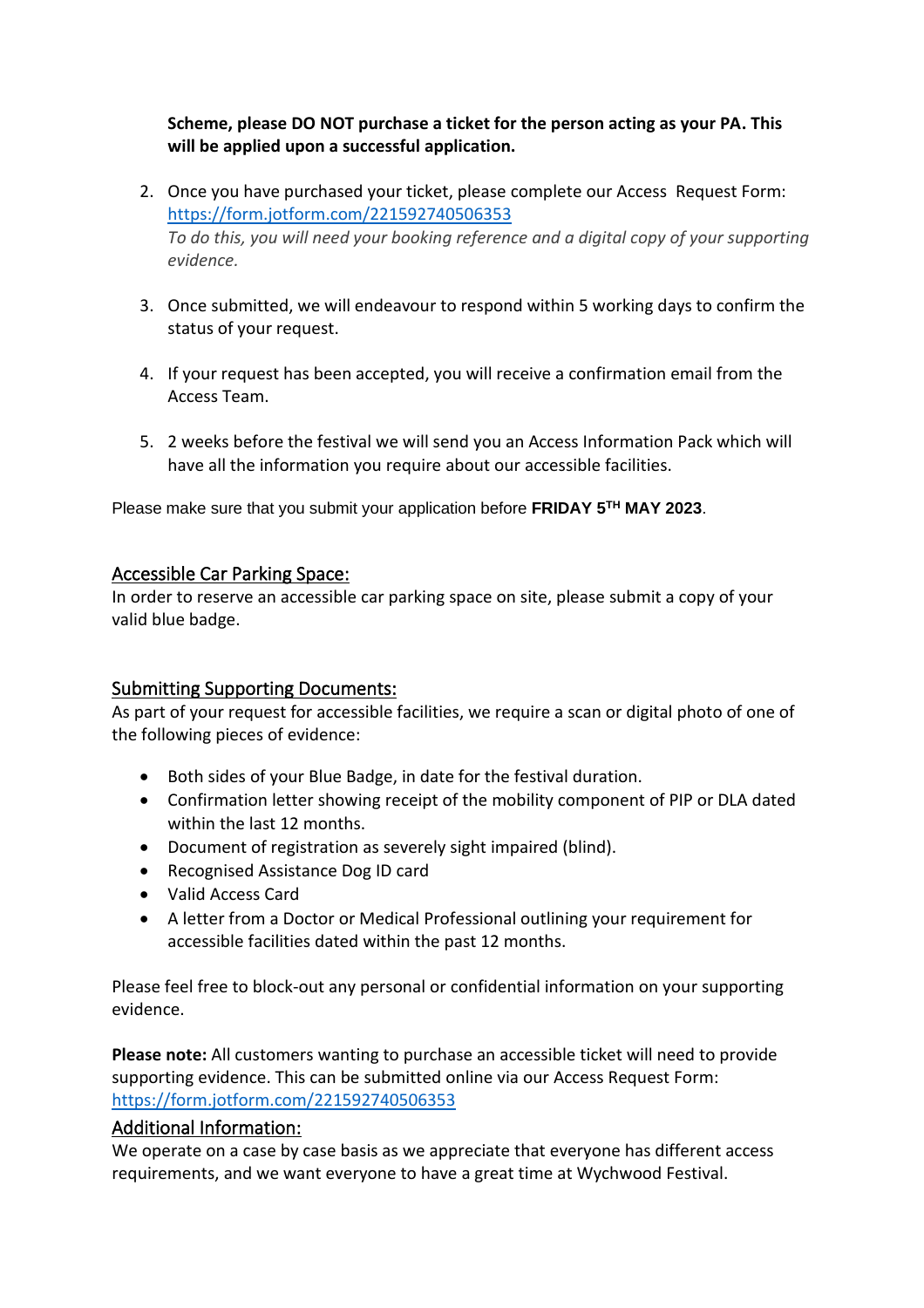If you have any specific requirements or wish to submit supporting evidence that is not listed above, please follow the instructions in section 4 of the Access Request Form, and a member of the Access Team will be in touch.

# General Access Facilities (no booking required)

## Viewing Platforms:

There is a viewing platform located at the main stage, staffed by stewards. Unfortunately, Wychwood are not able to provide accessible toilet facilities next to the main stage viewing platform. However, a toilet block, including at least one accessible toilet will be located approximately 20 metres from the viewing platform.

#### Accreditation System:

The wristband collection is located at the box office. Opening times and locations are available to view under 'Arrival Guide.'

Here, you will be issued with a wristband, which will allow you entry to the festival (and accessible camping area, if you have a camping ticket). You are expected to wear this for the duration of your time at the festival.

If you have any issues with your wristband at the festival, please visit the box office.

#### Stewarding System:

We have a wonderful team of stewards working at Wychwood Festival. If ever you need help, advice, or feel unsafe or unwell please ask any steward for help. They will be visible in brightly coloured tabards.

#### Sensory Calm Space:

If you have a child or young person who needs a quiet space during the weekend, you can visit the Sensory Calm Space for some respite.

The space is open to disabled and non-disabled children and young people to spend time in a quieter environment, with space to spread out and lots of sensory toys and resources to enjoy. This will be open from 10am – 8pm every day.

This space is supported by volunteers from Active Impact and the Gloucestershire Parent Carer Forum. Please note, children and young people must be accompanied by a parent or carer.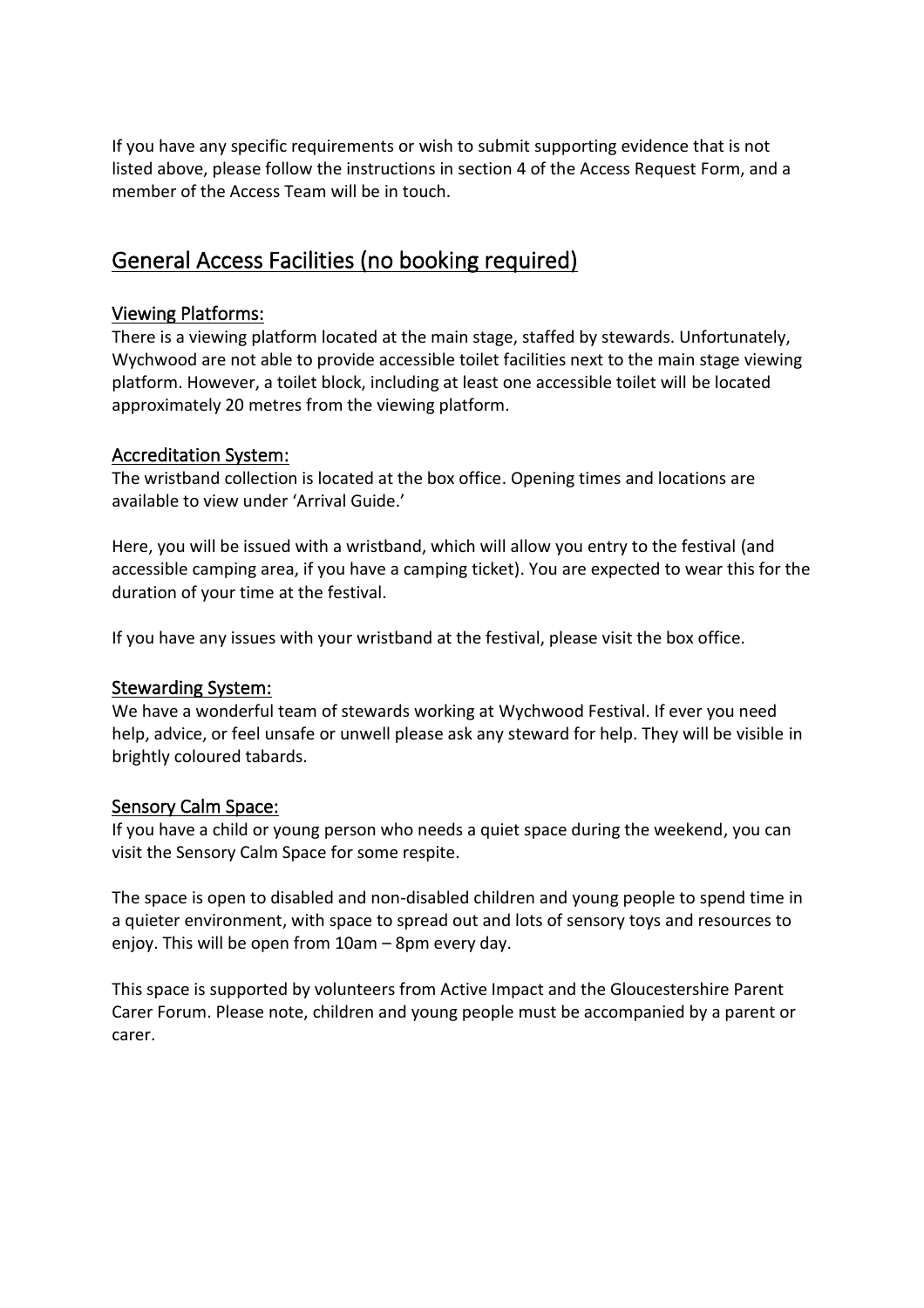# Travel Guide

## Address:

Cheltenham Racecourse, Prestbury Park, Cheltenham, Gloucestershire, GL50 4SH

## By Car:

Situated at junctions 10, 11 and 11a of the M5, Cheltenham lies within the main motorway network in easy reach of London, Bristol, and Birmingham. If traveling from the north on the M5 it is possible to leave from junction 9 and take the A435 south. The racecourse can also be reached from the East and West by the A40. Enter the post code GL50 4SH into your sat nav or navigational device. Then follow the signage to the car park and festival entrance.

## By Coach:

National Express runs coaches to Cheltenham that arrive at the Royal Well Bus Station. These services are available from most major cities, including Bristol, Birmingham, Cardiff, and London. To find out more about coach services, visit: [http://www.nationalexpress.com](http://www.nationalexpress.com/)

## By Bus:

Buses run regularly from the town centre and the railway station direct to the racecourse. Route D runs from the train station passing through the town centre at Clarence Street, which is within walking distance of the bus station. The bus leaves every 10 minutes during the day, and between 10 minutes and every hour in the evenings from Monday to Saturday. The services run hourly on Sundays. Stagecoach is one of the main operators in Cheltenham and they have timetables on their website. To learn more, visit: <https://www.stagecoachbus.com/>

## By Train:

Cheltenham Spa is the nearest train station. Check out the National Rail website at [http://www.nationalrail.co.uk](http://www.nationalrail.co.uk/) for times and prices or call 08457 48 49 50.

From Cheltenham Spa train station, there are direct services from London Paddington, Bristol, Birmingham, Swindon, Cardiff, Plymouth, Manchester, Leeds, Edinburgh, and Glasgow.

## By Taxi:

These are not unreasonably priced if you are carrying a lot of baggage and with some friends.

A taxi from the centre of Cheltenham to the Racecourse should cost less than £10.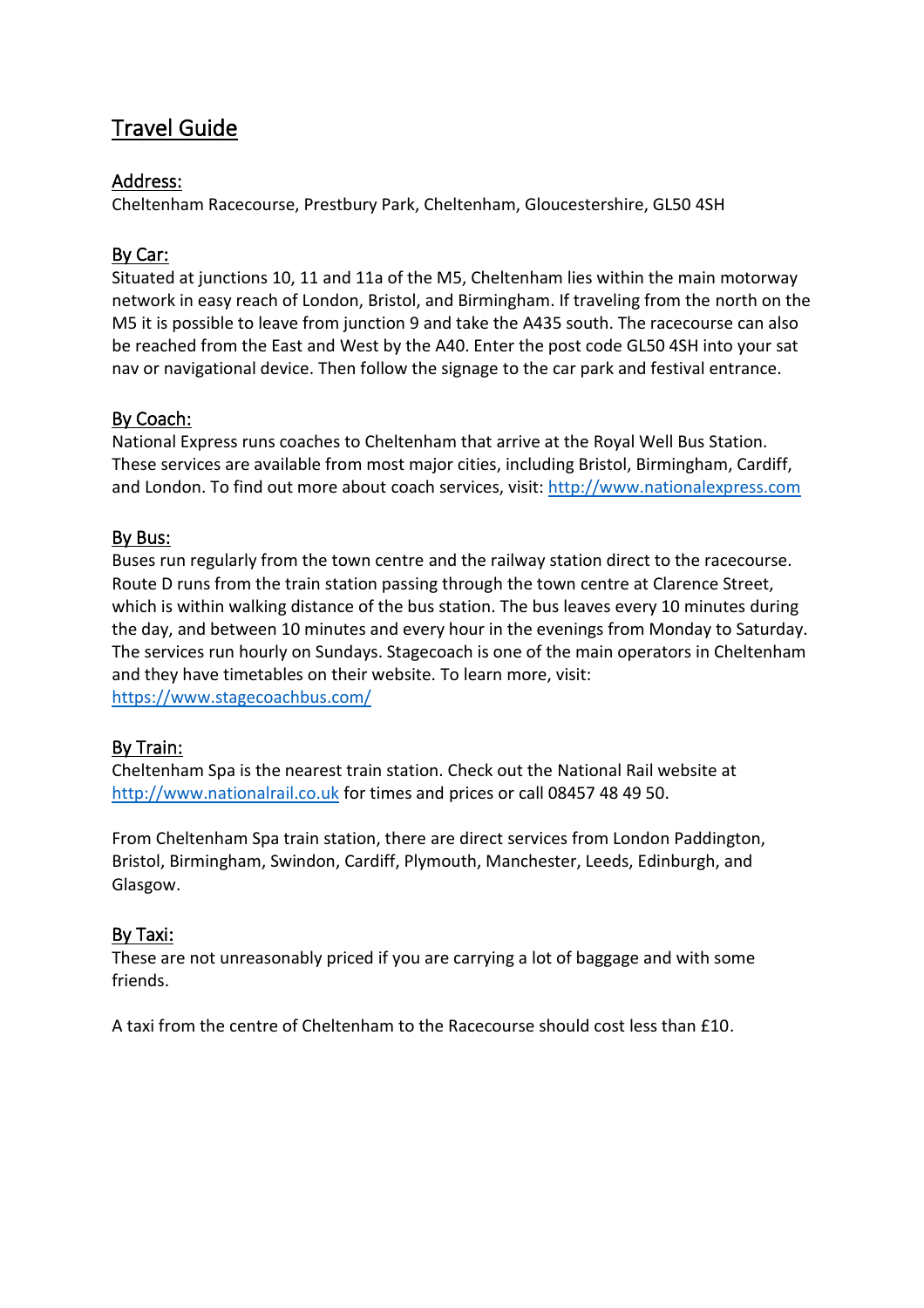# Arrival Guide

## Arriving On Site:

Signage, stewards, and directions will be available on your arrival to Wychwood to lead you to the box office, then onto either the relevant campsite, or straight into the festival village. Please make sure to have your tickets ready.

If you have any questions when you arrive, please seek out a steward who will be able to assist you.

The festival begins on the Friday. On this day, the box office opens from 9.30am, and the entrance to the campsite opens from 10am. The Festival Village will then open at 12pm, and live music on the stages will begin shortly after.

On Saturday and Sunday, the Festival Village is open from 9.30am for day visitors. Music on the stages begins from 11am with a variety of workshops running throughout both days. Our licence allows entertainment until 3am.

#### Wristband Collection:

The wristband collection is located at the box office. The box office is at the back of the main car park, right next to the festival entrance. Its opening times are below.

Friday: 9:30 – 23:30 Saturday: 9:30 – 23:00 Sunday: 9:30 – 23:00

Here, you will be issued with a wristband, which will allow you entry into the festival (and accessible camping area, if you have a camping ticket). You are expected to wear this for the duration of your time at the festival.

If you have any issues with your wristband whilst at the festival, please visit the box office.

#### Getting to Your Campsite:

To make things easier for our guests, we provide campsite drop-off areas on arrival and departure, so you can drive closer to the campsite to unload before parking your car in the car park.

## **Toilets**

Across the festival site, there are a total of 90 toilets. These are located near the stages and workshop areas in the Festival Village, and within the campsites. There will be at least one accessible toilet in each block.